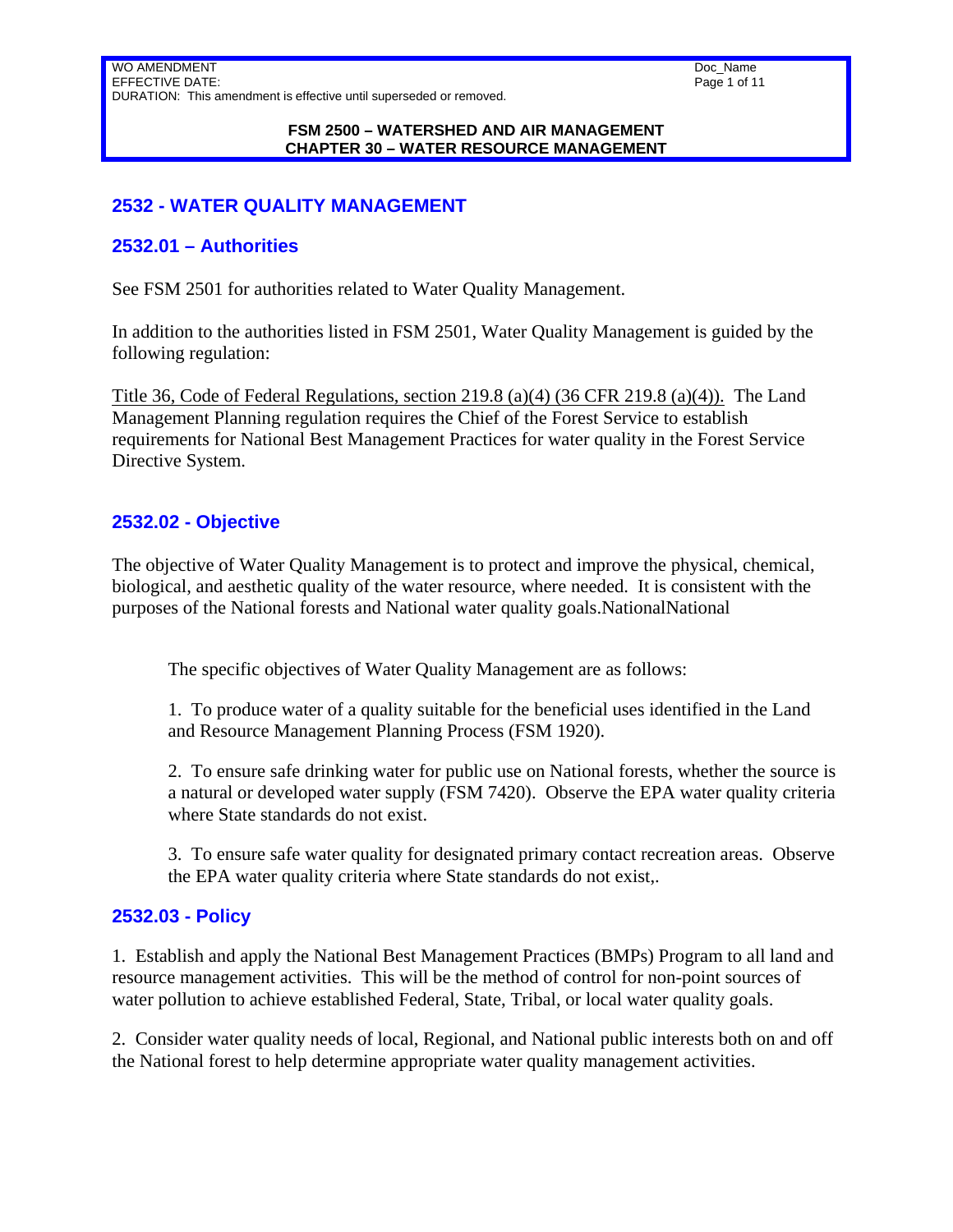3. Establish objectives to manage the quality of the water resource in land and resource management plans (FSM 1920).

4. Include a water quality evaluation for all environmental analyses (FSM 1950). Identify the water quality implications of proposed and alternative land management practices.

5. Evaluate the data collection activities of other agencies before undertaking additional water quality inventories or monitoring efforts.

6. Conduct water quality data collection activities within the guidelines of an inventory or monitoring plan approved by a Line Officer.

7. Specify the accuracy, precision, and threshold limits of detection for water quality analytical laboratories to utilize when measuring parameters or conducting tests.

8. All water quality testing laboratories owned or used by the Forest Service must be certified by the State and/or EPA for potable water (FSM 7420).

9. Use the Environmental Protection Agency's (EPA) Storage and Retrieval (STORET) system as the primary depository for stream and lake water quality data. Ensure all water quality data placed in the STORET system is (1) collected and analyzed by standardized methods and procedures or (2) entered with descriptive qualifiers which specify the method of collection or analysis.

10. Monitor all water provided for public domestic purposes and primary contact water sports to ensure public health and safety. Design monitoring systems consistent with applicable State or Federal regulations for the specific water use. Policies for monitoring potable water supplies are contained in FSM 7420.

# **2532.04 - Responsibility**

See FSM 2504 and FSM 2530.4 for responsibilities regarding water quality management.

In addition to the water quality management responsibilities listed in FSM 2504 and FSM 2530.4, the following responsibilities apply to the National BMP Program:

### **2532.04a – Washington Office, Director, Watershed, Fish, Wildlife, Air and Rare Plants (WFWARP) staff**

The Director has the responsibility to:

1. Establish and maintain the National Core BMPs (http://www.fs.fed.us/biology/ resources/pubs/watershed/FS\_National\_Core\_BMPs\_April2012.pdf) for water quality management.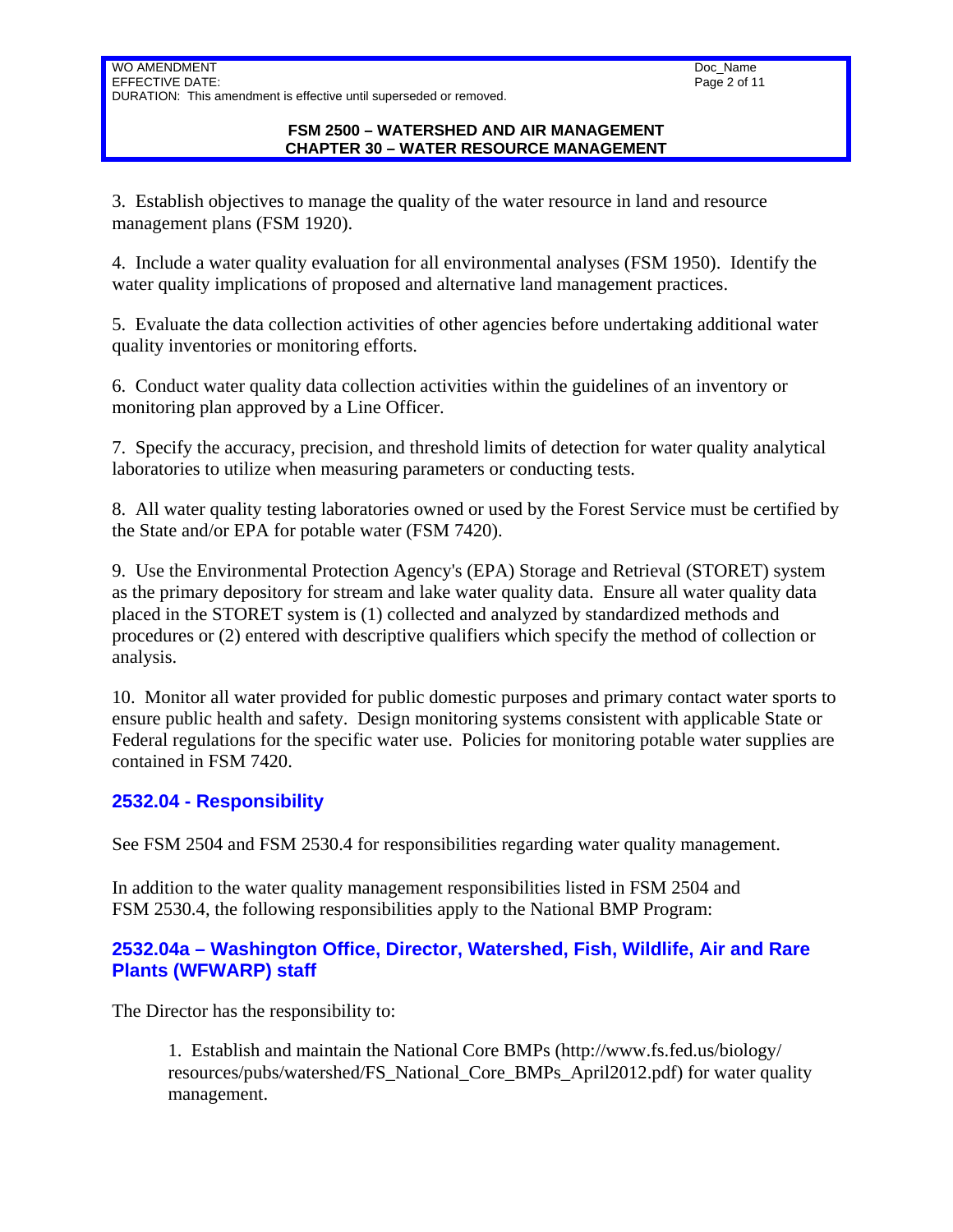- a. Review the National Core BMPs at least every 5 years
- b. Update the National Core BMPs as necessary.
- c. Coordinate with internal and external stakeholders and partners.
- 2. Establish and maintain the National Core BMP monitoring protocols
	- a. Review the National Core BMP monitoring protocols at least every 5 years.
	- b. Update the National Core BMP monitoring protocols as necessary.
	- c. Coordinate with internal and external stakeholders and partners.

3. Establish and maintain the National BMP data management system within the corporate data management structure.

4. Establish and manage a process to evaluate the National BMP Program, including appropriate performance targets to monitor implementation and effectiveness, corresponding data management, and modify the program as needed.

- a. Determine the National reporting period to evaluate and report National BMP monitoring results.
- b. Complete an evaluation of the National BMP monitoring results every established reporting period and develop a standardized monitoring report.

### **2532.04b - Washington Office, Director, Environmental Sciences Research staff**

The Director has the responsibility to establish a program within Research and Development (R&D) to identify new BMPs, new or improved ways to monitor BMPs, and to evaluate and validate existing BMPs, in cooperation with the WFWARP Director.

### **2532.04c - Regional Foresters**

Regional Foresters have the responsibility to:

1. Implement a sound and consistent program for water quality management practices and monitor procedures on each National forest and grassland to achieve water quality goals.

2. Coordinate Regional implementation of the National BMP Program.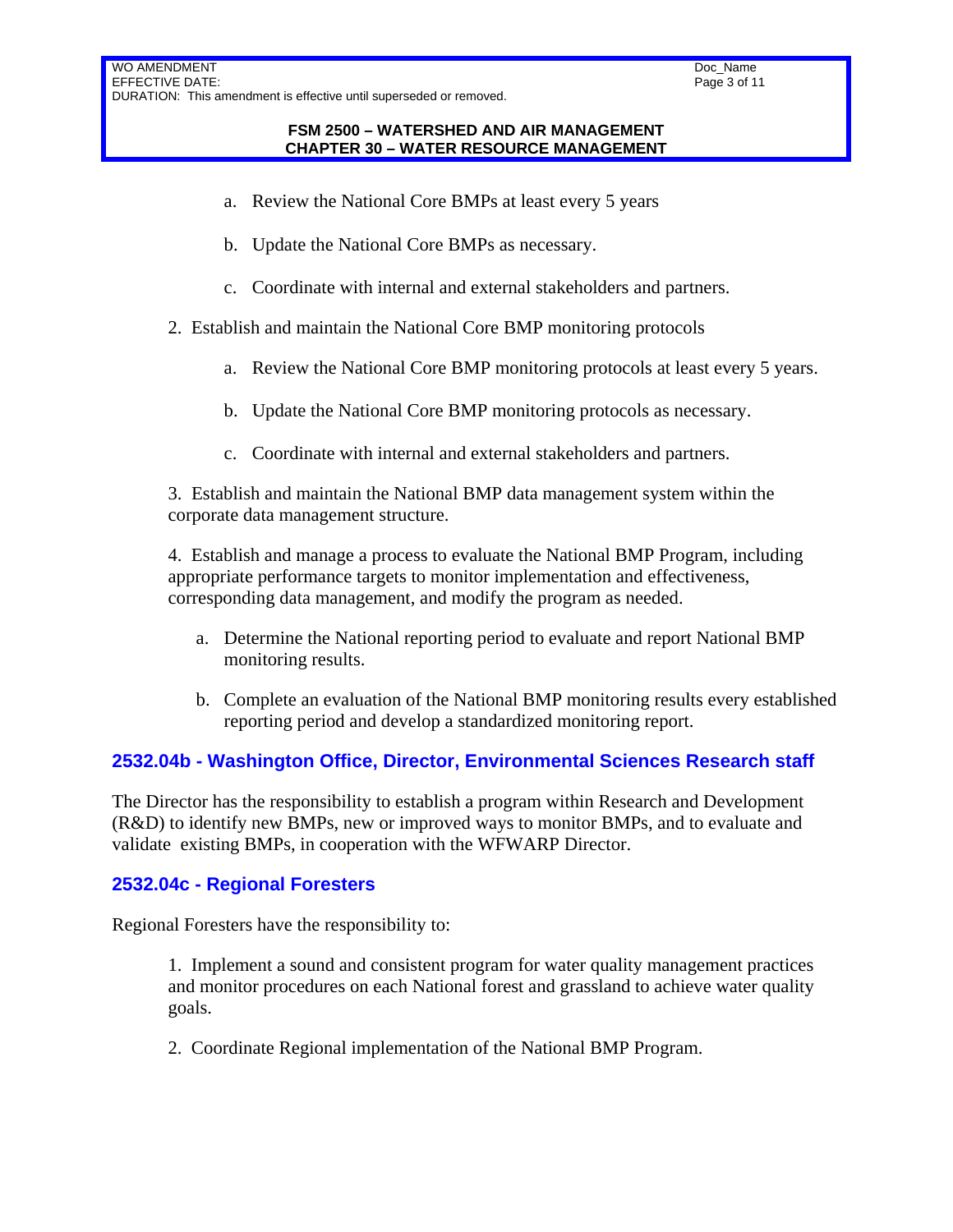a. Establish and maintain the Regional supplement to the National Core BMPs, as needed.

1) Review the Regional supplement at least every 5 years to remain current with best available science and BMP monitoring results, and adjust existing BMPs or develop new BMPs where improvements are needed.

- 2) Update the Regional supplement as necessary.
- b. Provide training to Regional office and forest or grassland employees on Regional implementation of the National BMP Program.
- c. Assign performance targets to administrative units to monitor National BMP Program implementation and effectiveness and corresponding data management.
- d. Provide consistent a regular report of the BMP implementation and effectiveness monitoring data via the National database.
- e. Use the National Core BMP monitoring results to help assess the water quality management goal attainment in the Region. Identify and implement program changes in the Region, as needed.

3. Coordinate with the appropriate Federal, State, Tribal, and local agencies involved in BMPs, water quality regulation, management of water-related beneficial uses, and watershed management. Develop interagency agreements as needed.

### **2532.04d Station Directors**

Station Directors have the responsibility to:

- 1. Incorporate sound and consistent water quality management practices and monitoring procedures at facilities and research sites managed and maintained by R&D. This includes research sites such as natural areas and experimental forests, to achieve water quality goals.
- 2. Implement the National BMP Program for research activities conducted or approved by R&D.
	- a. Identify or develop site-specific BMP prescriptions consistent with the National Core BMPs (http://www.fs.fed.us/biology/resources/pubs/ watershed/FS\_National\_Core\_BMPs\_April2012.pdf) for water quality protection and improvement in research activities, project planning and implementation.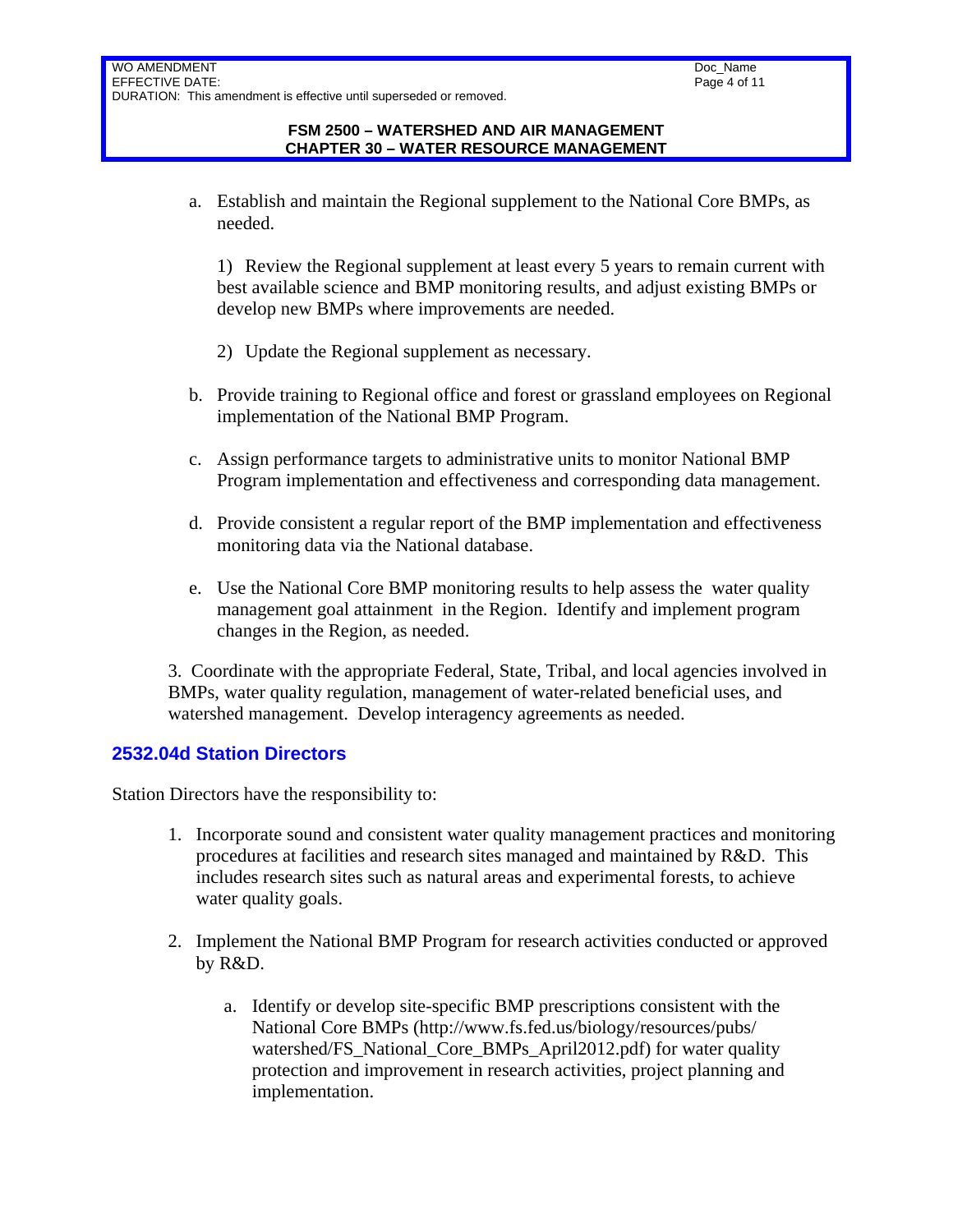- b. Monitor the implementation and effectiveness of BMPs using the National Core BMP monitoring protocols.
- c. Report results of BMP implementation and effectiveness monitoring in the National BMP data management system.

## **2532.04e Forest and Grassland Supervisors**

Forest and Grassland Supervisors have the responsibility to:

1. Incorporate water quality management practices and procedures, including the National BMP Program, into land and resource management activities on the forest or grassland.

a. Include plan components that implement BMPs at the time of development or revision of land management plans (36 CFR 219.8 (a)(4)).

b. Identify or develop site-specific BMP prescriptions consistent with the National Core BMPs (http://www.fs.fed.us/biology/resources/pubs/watershed/ FS National Core BMPs April2012.pdf) for water quality management in land and resource management activities and project planning and implementation. Use applicable State, Tribal and local BMPs, Forest Service Regional guidance and land management plans, and other organization guidance to develop appropriate site-specific prescriptions tailored to local conditions and water quality goals.

c. Monitor the implementation and effectiveness of BMPs using National Core BMP monitoring protocols.

d. Report monitoring results of BMP implementation and effectiveness in the National BMP data management system.

2. Evaluate the attainment of water quality management goals through formal and informal reviews of project plans, monitoring, and reports using the National Core BMP monitoring protocols.

- a. Implement changes in land and resource management activities through the use of established procedures where applicable.
- b. Adjust local BMPs as needed.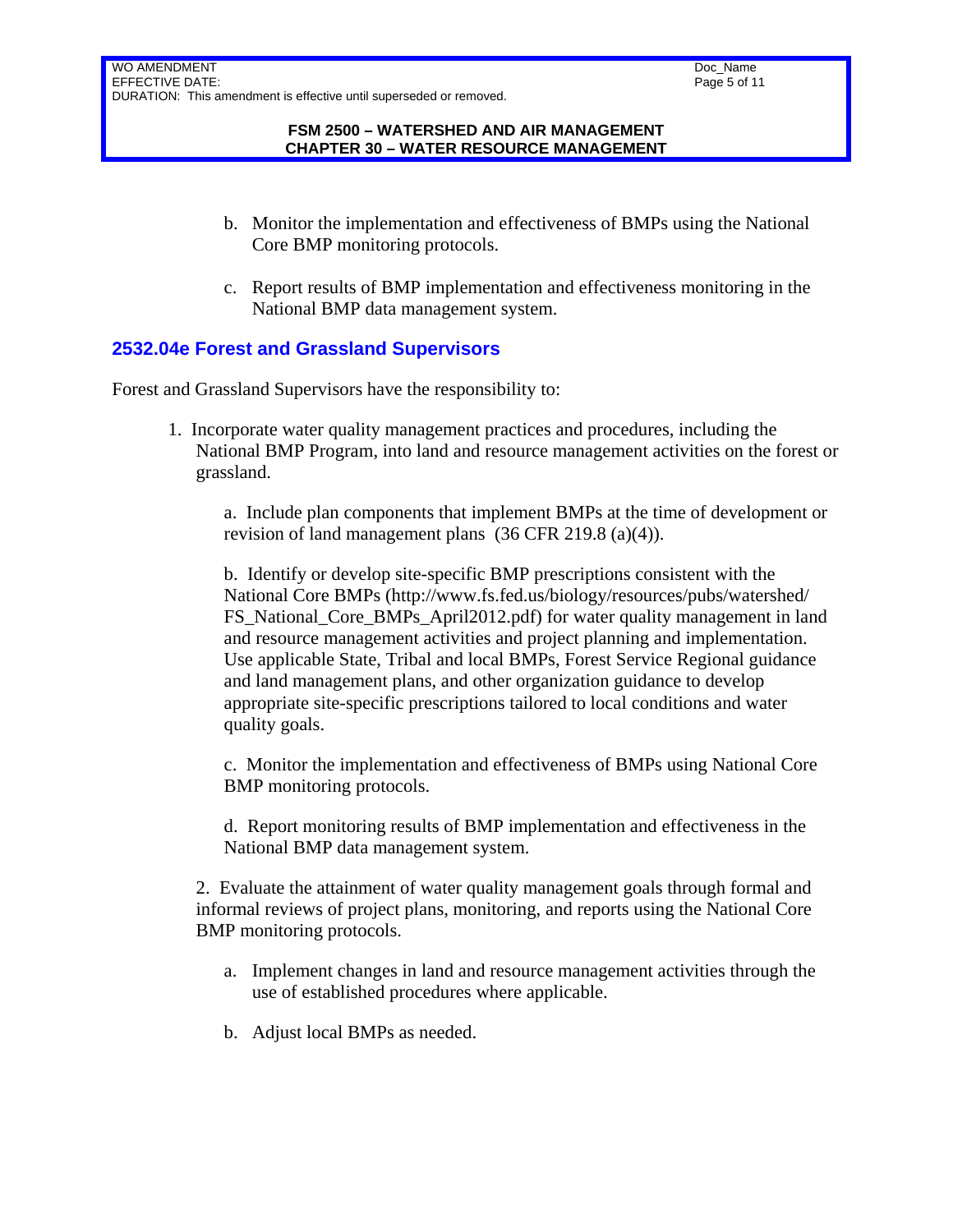3. Establish a process for the identification, implementation, and tracking of corrective action(s) where water quality problems associated with land and resource management activities are identified.

4. Make BMP and water quality management training available for forest or grassland personnel.

5. In cooperation with the Regional office, coordinate with appropriate Federal, State, Tribal and local agencies involved in water quality regulation, management of water-related beneficial uses, watershed management, and BMPs.

### **2532.04f District Rangers**

The District Rangers have the responsibility to:

1. Design, apply, and document site-specific BMP prescriptions consistent with the National Core BMPs (http://www.fs.fed.us/biology/resources/ pubs/watershed/FS\_ National Core BMPs April2012.pdf) for water quality protection and improvement in plans, implementation, and administration of land and resource management activities on the district.

2. Participate in project-level reviews of implementation and effectiveness monitoring.

3. Take corrective actions for identified water quality or BMP problems associated with land and resource management activities. Use established procedures to address the issues as soon as practical.

### **2532.05 - Definitions**

1. Best Management Practices for Water Quality (BMPs). Methods, measures, or practices selected by an agency to meet its nonpoint source control needs. BMPs include, but are not limited to, structural and nonstructural controls, operations, and maintenance procedures. BMPs can be applied before, during, and after pollution-producing activities to reduce or eliminate the introduction of pollutants to receiving waters (36 CFR 219.19).

2. National Core BMPs. The Nationally standardized set of BMPs for the broad range of activities that occur on National Forest System lands as specified in the National Core BMP Technical Guide (http://www.fs.fed.us/biology/resources/pubs/watershed/FS\_National\_Core\_ BMPs\_April2012.pdf)*.*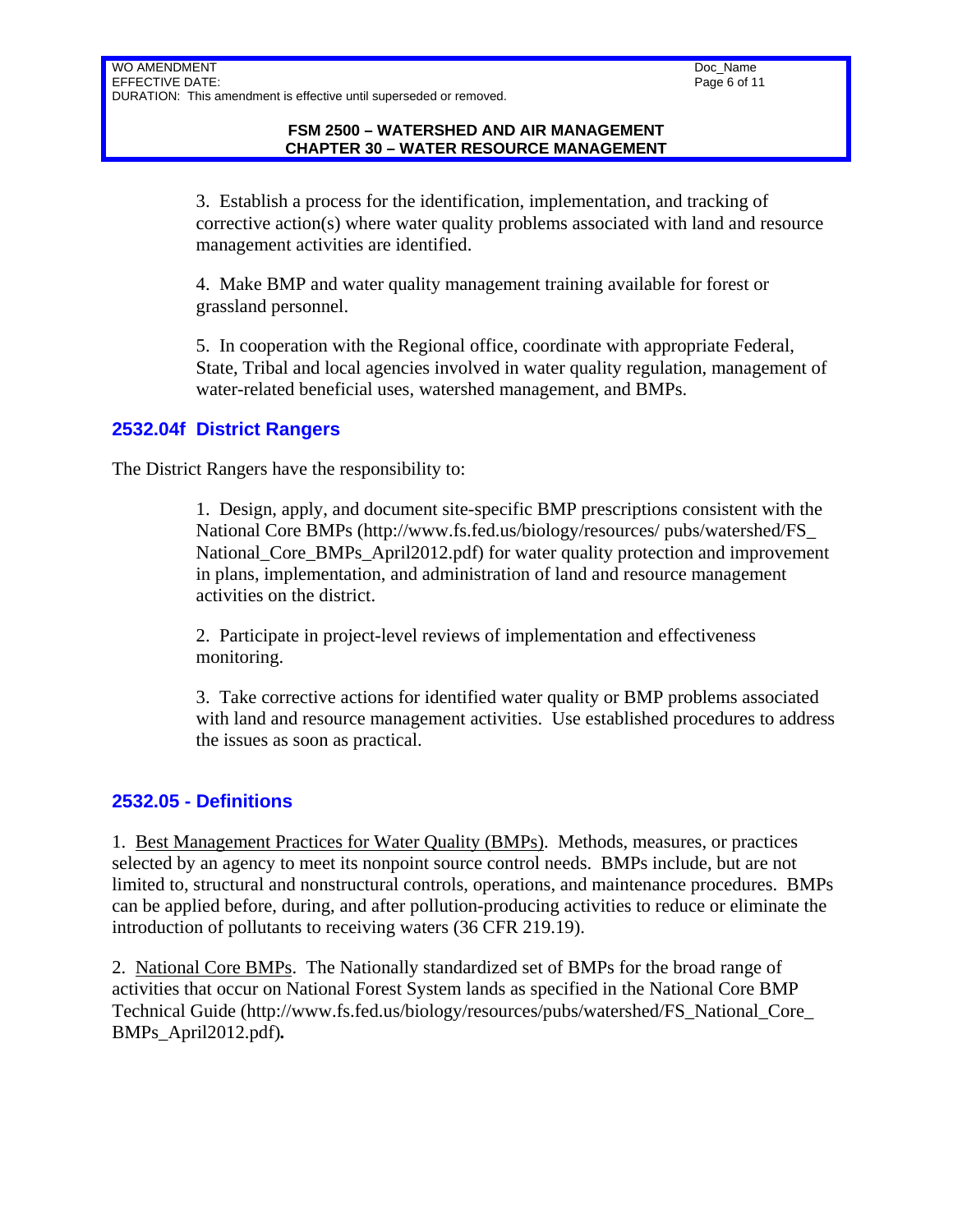3. National Core BMP Monitoring Protocols. The Nationally standardized set of procedures for monitoring the implementation and effectiveness of the National Core BMPs as specified in the National Core BMP Monitoring Technical Guide.

4. Reporting period. The period of time, not to exceed three years, determined by the WO Director of Watershed, Fish, Wildlife, Air, and Rare Plants as the base monitoring period in which a valid set of BMP monitoring data will be collected and reported at the National scale.

5. Water Quality. The physical, chemical, radiological, and biological (including microbiological), characteristics of the water resource.

6. Water Quality Inventory. The characterization of the quality of a water resource (FSM 2531.11).

7. Water Quality Monitoring. The systematic evaluation of water quality specifically designed to answer management questions relative to management goals, objectives, or targets.

8. Water Quality Sampling. The collection of water quality data using accepted statistical techniques.

## **2532.06 - References**

USDA Forest Service. 2012. National Best Management Practices for Water Quality Management on National Forest System Lands. Volume 1: National Core BMP Technical Guide. Washington, DC: USDA Forest Service. (http://www.fs.fed.us/biology/resources/pubs/ watershed/FS\_National\_Core\_BMPs\_April2012.pdf )

# **2532.1 - Water Quality Inventory**

Inventory water quality on all National Forest System lands, as needed, to manage all National forest resources. Inventory water quality characteristics when land and resource management plans are being developed. Develop statistical sampling design based on the analysis procedures that provide the desired water quality interpretations.

Display the results of inventories and characterize water quality using maps, data-bases, or other appropriate documentation. Inventories should be analyzed and interpreted to help establish management objectives. Water quality inventories must provide specific information sufficient to address issues and concerns identified in land and resource planning and management activities (see FSM 2531.1).

# **2532.2 - Analysis and Interpretation of Water Quality Data**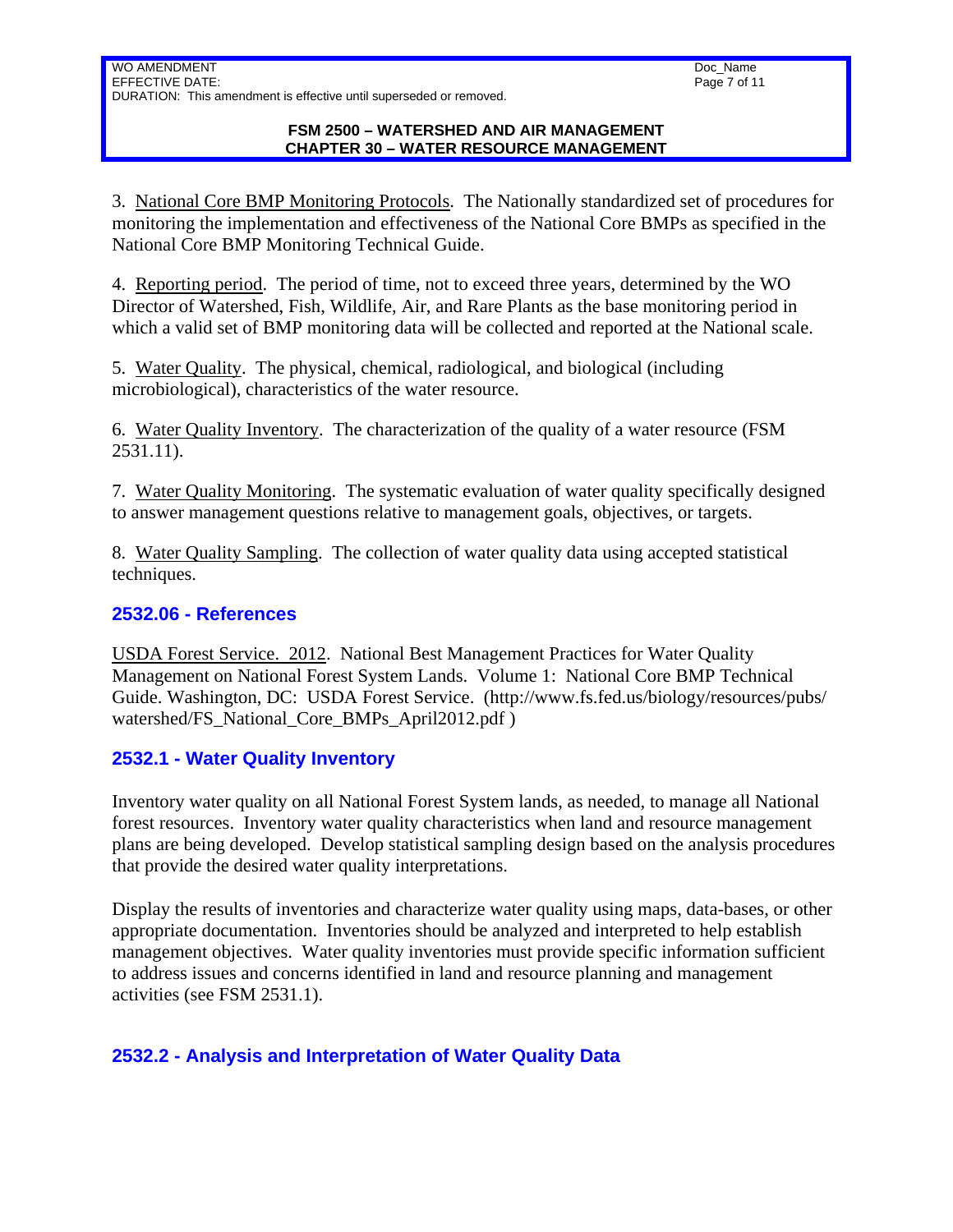WO AMENDMENT EFFECTIVE DATE: DURATION: This amendment is effective until superseded or removed.

#### **FSM 2500 – WATERSHED AND AIR MANAGEMENT CHAPTER 30 – WATER RESOURCE MANAGEMENT**

Analyze and interpret water quality inventory data to predict the effect of proposed land management practices on present and future water quality. Use this information, along with watershed condition and other soil and water resource data, to develop improved design of management practices, provide a comparison of outputs under alternative management practices, and establish a basis for use in defining water resource management objectives. The analysis must be rigorous enough to make definitive statements related to the anticipated water quality response. Apply a risk analysis to selected alternatives similar to that discussed in chapter 10, FSH 2509.15.

# **2532.3 - Water Quality Standards**

Each State is required to review its water quality standards at least once every 3 years and revise them as necessary. Participate in review of State standards and work toward change where consideration is not given to the following factors:

1. Standards should reflect National as well as local water quality objectives, be related to beneficial uses, and recognize natural background and variability.

2. The National BMP Program should normally comply with water quality standards. Practices should be based upon site-specific conditions, including consideration of social, economic, and technical feasibility.

3. Water quality standards that reflect nonpoint source conditions should be used to measure the effectiveness of best management practices.

4. Certain water quality concerns should be given consideration for evaluation, such as sediment, by observing a surrogate such as channel condition.

5. Antidegradation policy should include a consideration of both time and space and should not be based on change at a single point.

### **2532.4 – National BMP Program**

The National BMP Program is a nationally standardized adaptive management approach for water quality management consistent with the Federal Clean Water Act (CWA), State, and Tribal water quality programs. This approach incorporates BMP use, BMP implementation, effectiveness monitoring, and corresponding management adjustments to achieve and document nonpoint source pollution control and water quality protection. The National BMP Program is intended to complement State and Tribal CWA programs; and improve CWA compliance and water quality stewardship on National Forest System (NFS) lands.

The National BMP Program , as specified in the National BMP Program Handbook (FSH 2509.19), includes this directive, the Handbook, the National Core BMPs (http://www.fs.fed. us/biology/resources/pubs/watershed/FS\_National\_Core\_BMPs\_April2012.pdf), the National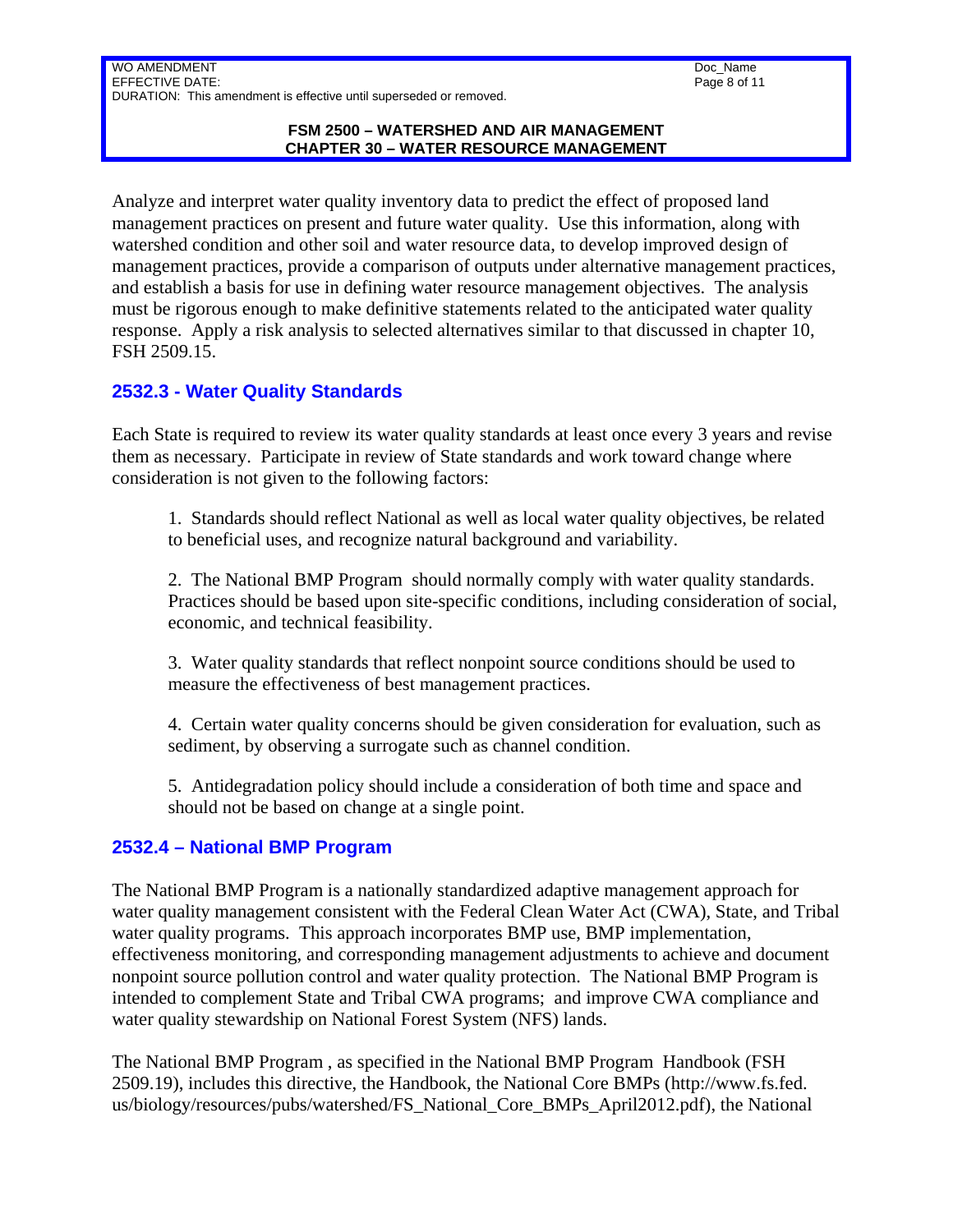WO AMENDMENT EFFECTIVE DATE: DURATION: This amendment is effective until superseded or removed.

#### **FSM 2500 – WATERSHED AND AIR MANAGEMENT CHAPTER 30 – WATER RESOURCE MANAGEMENT**

Core BMP monitoring protocols, and the corresponding data management system. Implementation of the program is required on all NFS lands.

The National Core BMPs do not supersede or replace existing and currently used Regional, State, Tribal, National forest or grassland BMPs; rather, the National Core BMPs are intended to provide a structure for Agency consistency, and accountability, during the implementation and monitoring of the National BMP Program. The National Core BMPs provide general, nonprescriptive direction for protecting water quality while carrying out land and resource management activities that commonly occur on all NFS lands. The National Core BMPs require the utilization of site-specific prescriptions to achieve water quality protection. State, Tribal, local BMPs, Forest Service Regional guidance, and land management plans provide more specific direction tailored to local conditions and water quality goals. This information should be used to develop site-specific BMP prescriptions to meet the objective of each National Core BMP, if applicable, along with BMP monitoring results, best available science, and professional judgment,

# **2532.5 - Water Quality Planning**

Consider the quality of National forest water resources and establish goals and objectives for water quality management in the land and resource planning process (FSM 1920). Inventory and analyze the characteristics of the water resource to provide background information to determine water quality management goals and objectives.

When establishing water quality management objectives, consider:

1. The needs and concerns of non-National forest interests, as well as National forest users.

2. The long-term and short-term natural water quality characteristics.

3. The cumulative effects of pollution sources on and off National Forest System lands.

Emphasize preventive conservation practices in all water quality management programs. Tailor such practices to individual site characteristics. Include definition of practices, application of practices, and evaluation to ensure that prescriptions achieve water quality goals.

Coordinate Forest Service land management planning with water quality management planning by State and local agencies pursuant to Sections 208 of the Clean Water Act, as amended (FSM 2500).

### **2532.51 - Contingency Plans**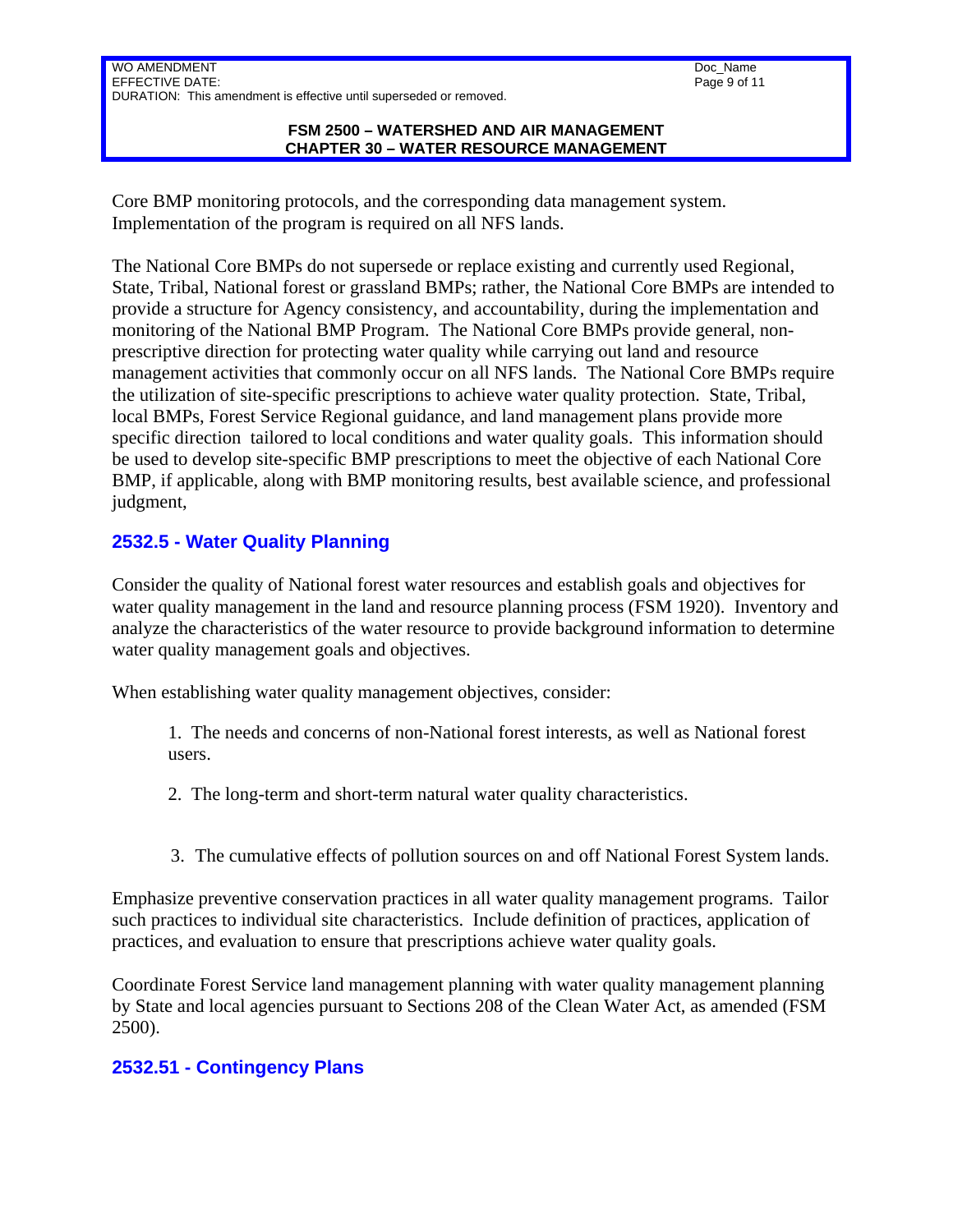WO AMENDMENT EFFECTIVE DATE: DURATION: This amendment is effective until superseded or removed.

#### **FSM 2500 – WATERSHED AND AIR MANAGEMENT CHAPTER 30 – WATER RESOURCE MANAGEMENT**

Prepare a contingency plan for all Forest Management activities where an accidental discharge of toxic or hazardous material could result in pollution of surface or ground water (FSM 7443).

## **2532.6 - Water Quality Monitoring**

Overall objective, policy, and direction for watershed and soil and water resource monitoring are in FSM 2525. Specific responsibilities are in FSM 2504.

Water quality monitoring is an evaluation of the success of meeting water quality goals, objectives, and targets identified in forest plans. The forest plan provides guidelines for establishing a monitoring program. Include criteria in these guidelines for identifying specific activities to monitor expected precision, accuracy, and reliability of results and for determining an appropriate balance between long-term and short-term monitoring. Consider utilizing surrogates for evaluation of water quality impacts. For example, evaluate channel condition in place of sediment sampling.

### **2532.61 - Plans of Operation**

Water quality monitoring requires systematic sample design, data collection, analysis, and reporting processes. Design these systematic processes to meet monitoring requirements specified in the forest plan or Regional guide and establish them in an approved monitoring plan of operation prepared prior to start of monitoring activities (FSM 2525.1). The monitoring plan of operation must include:

1. Monitoring Objective. The objective for sampling or collecting data must be directly tied to identified management needs. Design sampling to answer specific questions. Collect only data identified as necessary in the plan.

2. Duration. Specify the total period of time for the monitoring activity. Consider shortterm and long-term monitoring needs when establishing the total period of time.

3. Monitoring Location. Specify the location of or the criteria and process used to select the monitoring location. If the location is known, include a map of suitable scale that identifies the specific points at which monitoring activities are to be carried out.

4. Data Requirements. Provide list of data parameters to be collected.

5. Monitoring Frequency. State the sampling frequency for water quality parameters or data collection. Monitoring frequency, as determined by sampling design, must be sufficient to answer management question(s) to an appropriate level of accuracy and precision.

6. Procedures. Specify the field and analytical procedures used in carrying out the monitoring activities. Identify responsibilities for data collection, sampling techniques,